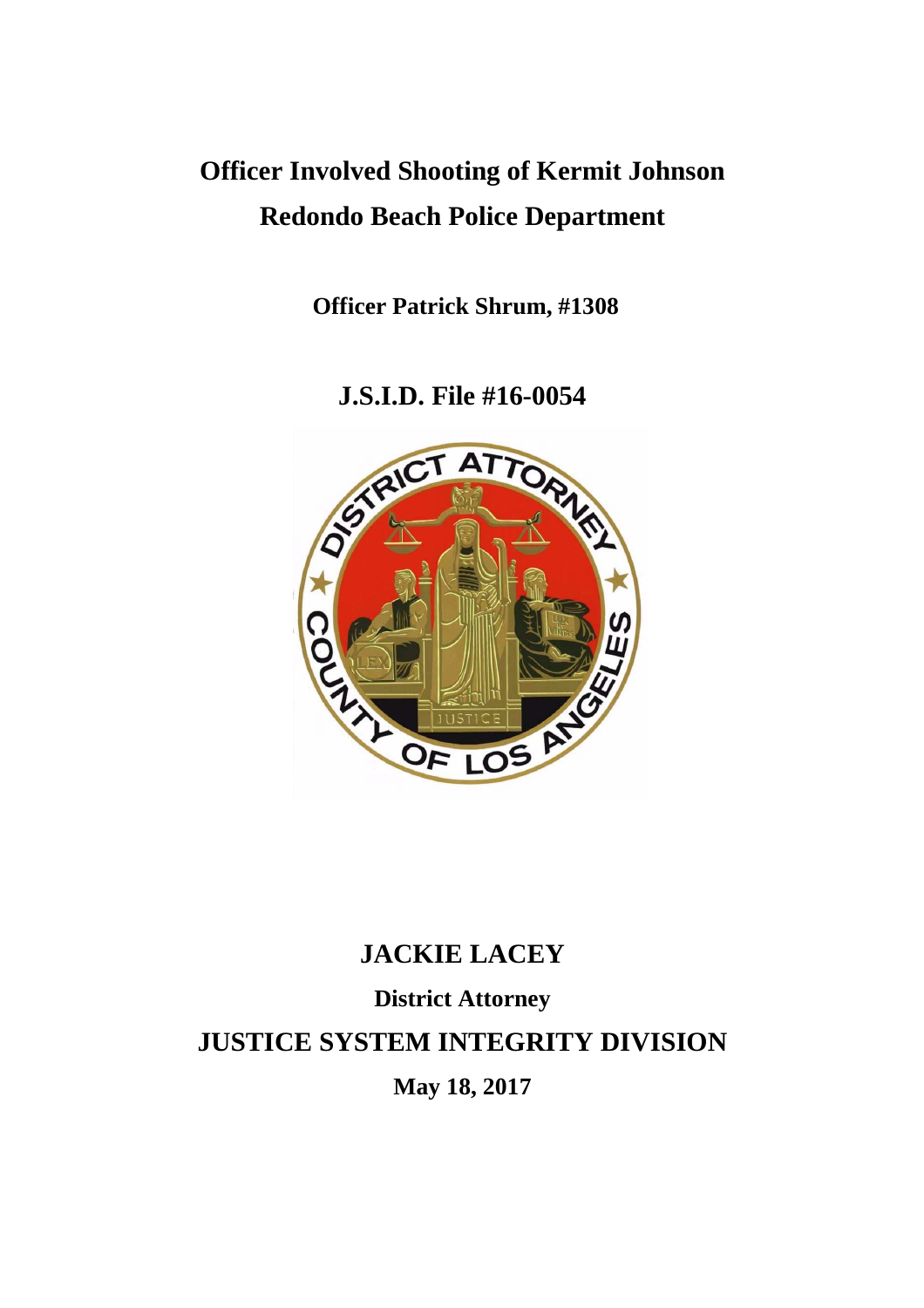## **MEMORANDUM**

- TO: CHIEF KEITH KAUFFMAN Redondo Beach Police Department Investigations Division 401 Diamond Street Redondo Beach, California 90277
- FROM: JUSTICE SYSTEM INTEGRITY DIVISION Los Angeles County District Attorney's Office
- SUBJECT: Officer Involved Shooting of Kermit Johnson J.S.I.D. File #16-0054 R.B.P.D. #16-0707
- DATE: May 18, 2017

The Justice System Integrity Division of the Los Angeles County District Attorney's Office has completed its review of the February 6, 2016, non-fatal shooting of Kermit Johnson by Redondo Beach Police Department (RBPD) Officer Patrick Shrum. It is our conclusion that Officer Shrum acted in lawful self-defense and defense of others.

The District Attorney's Command Center was notified of this shooting on February 6, 2016, at approximately 12:44 a.m. The District Attorney's Response Team responded and was given a briefing and walk-through of the scene.

The following analysis is based on reports prepared by the RBPD Investigations Division, submitted to this office by Sergeant Shawn Freeman and Detectives Clinton Daniels and Mark Valdivia. The reports include photographs, videos, audio-recorded interviews of witnesses, and radio transmissions. The voluntary statement of Officer Patrick Shrum was considered in this analysis.

#### **FACTUAL ANALYSIS**

#### **Summary of Incident**

On February 5, 2016, at approximately 9:30 p.m., Stephanie J. arrived home and began to argue with her husband, Kermit Johnson.<sup>1</sup> Both Stephanie and Johnson had been drinking prior to their argument. The fight escalated and Stephanie was cornered by Johnson in the kitchen. Stephanie feared for her safety, armed herself with a kitchen knife and instructed her daughter to call the police.

 $1$  At the time of the incident, Stephanie and Johnson had been together for 14 years and married for 11. They have two children in common and Stephanie has a daughter from a previous relationship whom Johnson has raised since the age of three.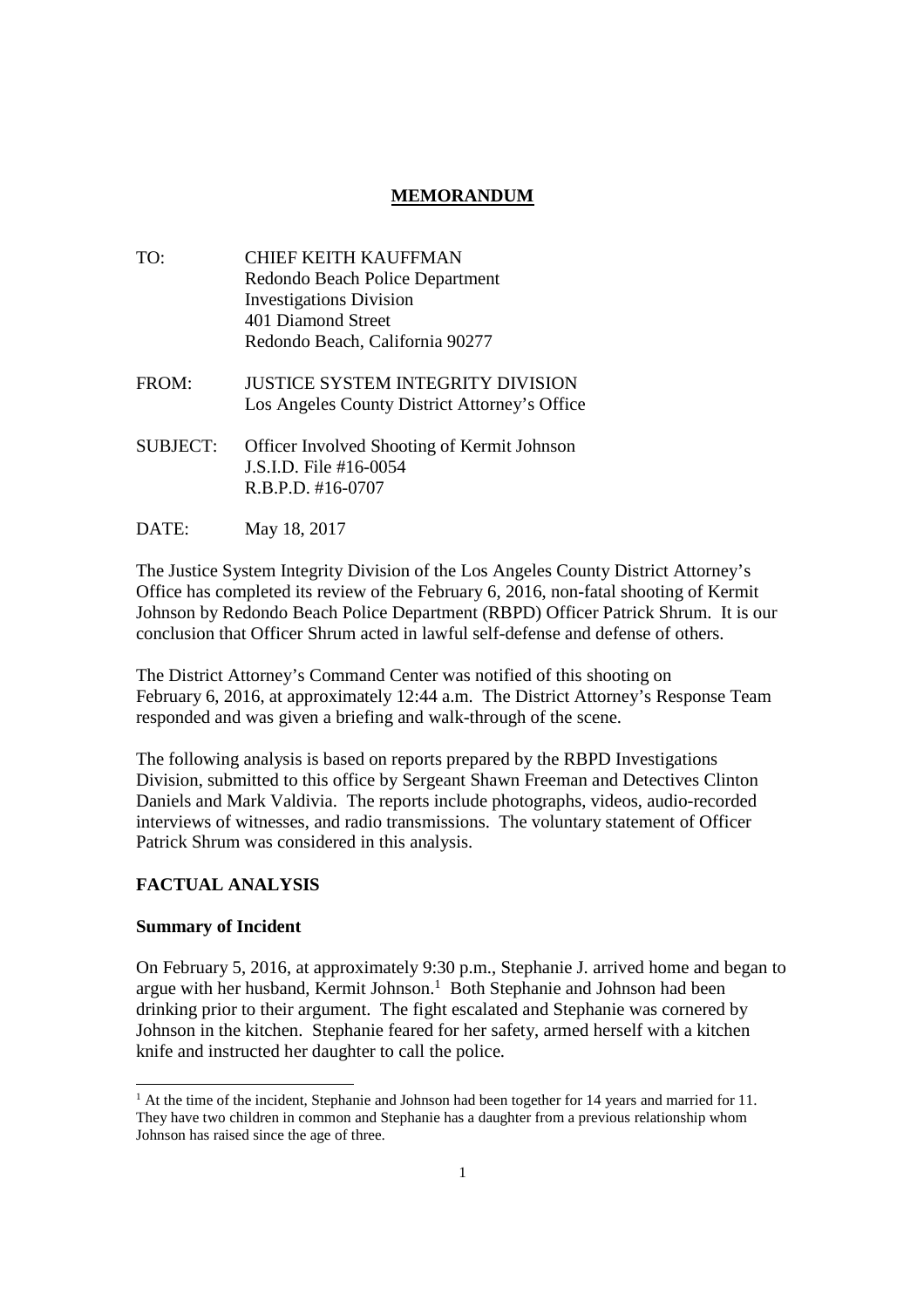RBPD responded to the residence located at

, in the City of Redondo Beach, and collected statements. They determined that no crime had been committed. The officers advised Johnson that he should leave the location for the evening. After determining that Johnson's BAC (Blood Alcohol Content) was over the legal driving limit, Johnson agreed to sleep in his van parked on the street.

Approximately 15 minutes after officers left the location, Johnson returned to the residence and retrieved a handgun. Stephanie called 9-1-1 to notify the police Johnson had returned and was now armed with a gun.

Shrum responded to the location and armed himself with his service rifle. As he approached the residence, Johnson was walking in Shrum's direction. Shrum ordered Johnson multiple times to stop, but Johnson failed to comply. Johnson momentarily stopped and lifted his hands into the air. Seconds later, Johnson lowered his right hand into his right coat pocket, pulled out a small black handgun and held the firearm at his belt line. Shrum, fearing for his safety and the safety of others, fired four rounds at Johnson. Johnson fell to the ground, sustaining a gunshot wound to his right hand.

#### **Officer Statements**

### *Statement of Officer Patrick Shrum*

On February 5, 2016, Shrum stated he, along with Officers Dileva and Ho, were dispatched to regarding a family disturbance. Dileva and Ho responded to the location and spoke with Stephanie and Johnson regarding the argument they were having. Based upon the investigation, the officers determined that no "crime had occurred, and nothing physical had occurred." Shrum felt that Stephanie was in fear for her well-being. The officers convinced Johnson to leave the residence to "let things settle down." Johnson began to leave the location. Before leaving, Officer Drury, a D.U.I. officer who was at the location, administered a PAS (Preliminary Alcohol-Screening) test. Johnson's blood alcohol level was determined to be .196%. Based on his BAC, the officers advised Johnson he was not to drive. Johnson agreed and proceeded to walk toward his vehicle parked on the street.

At approximately 11:36 p.m., Shrum received a radio call to respond back to . Shrum stated the comments of the call involved a gun. Shrum stated that his awareness was "heightened" because Johnson's demeanor was belligerent from the previous call, and Johnson was intoxicated, angry, and suspected his wife, Stephanie, was cheating on him. Shrum feared for the safety of the children that were inside the home, his own safety, the safety of Stephanie, and the safety of his ride along, Reynaldo L. Shrum responded Code-3 from the area of Inglewood Boulevard and Manhattan Beach Boulevard.<sup>2</sup>

<sup>&</sup>lt;sup>2</sup> Code-3 is used when officers are responding to a location with their lights and sirens activated.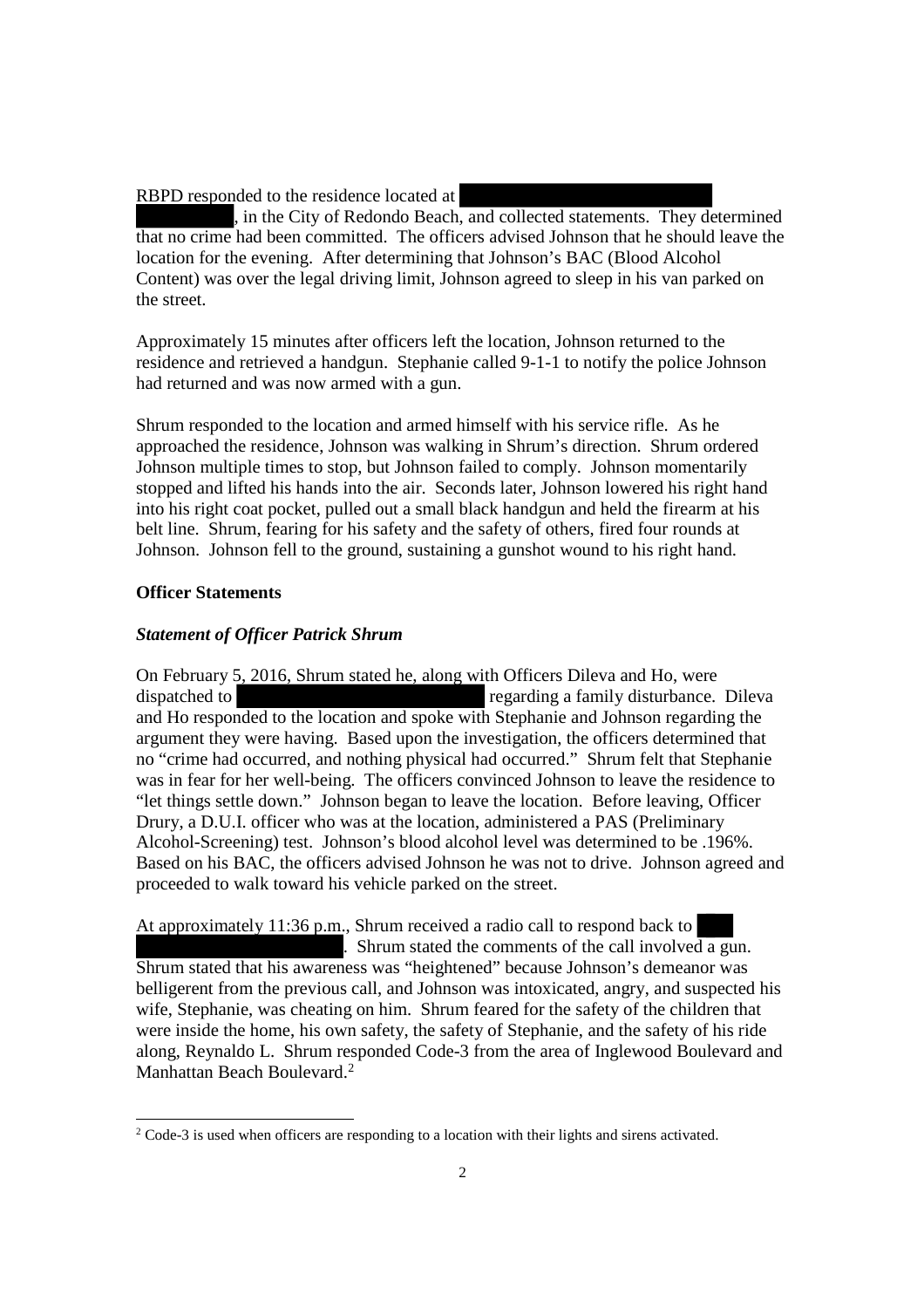Shrum arrived at the location and parked his patrol car in front of

, west of the location. Shrum told Reynaldo L. to stay in the patrol vehicle. Shrum removed the AR-15 rifle from inside his patrol car and broadcast to responding units that he was deploying his AR-15 rifle. Shrum began to walk eastbound on the sidewalk and observed Johnson walking westbound on the same sidewalk and in his direction. Shrum clearly and loudly commanded Johnson to, "Show me your hands!" Shrum repeated the commands "multiple times, three to four times." Johnson continued to walk in Shrum's direction and was approximately 25 feet from him. Shrum yelled to Johnson to, "Get on the ground! Get on the ground!" Johnson failed to comply with Shrum's commands and turned left into a driveway at a property located at

. As Johnson made this left turn, Shrum saw Johnson make a "furtive movement" with his right hand under his jacket, and begin to move an object from his right side to his left side. Shrum saw Johnson remove a "black revolver" with his left hand. Fearing for his safety and the safety of others, Shrum fired four to six rounds at Johnson. Johnson fell to the ground and onto his stomach. Johnson fell with his head pointed in a southwesterly direction, with his feet pointed out toward the street with both hands underneath his head. As Johnson fell, Shrum saw a revolver fall to the ground.

Shrum yelled to Johnson, "Stay on the ground! Don't move! Don't move!" Shrum saw Johnson's right hand move from underneath his head toward the revolver.<sup>3</sup> Shrum velled to Johnson, "Don't fucking move! Don't fucking move! Don't fucking move!" Shrum broadcast over the radio twice, "Shots fired." Other officers arrived at the location and took Johnson into custody.

#### **Witness Statements**

#### *Statement of Stephanie J.*

Stephanie stated that February 5, 2016, was her and Johnson's  $11<sup>th</sup>$  wedding anniversary. After coming home from work, Stephanie told Johnson that she was going out with her sister. While at the restaurant with her sister, Stephanie consumed a few alcoholic drinks. She returned home at approximately 9:30 p.m. and she and Johnson began to argue. The fight escalated and Johnson cornered Stephanie in the kitchen. Stephanie, fearing for her safety, armed herself with a kitchen knife with the hope of making Johnson move away from her. Stephanie told her daughter to call the police.

RBPD officers responded to the location and spoke with both Stephanie and Johnson. RBPD officers ultimately determined that no crime had occurred, and advised Johnson to leave the location for the evening. Stephanie said Johnson agreed to sleep in his van down the street. RBPD officers told Stephanie to call 9-1-1 if Johnson returned.

Approximately 15 minutes after the officers left the residence, Johnson returned and walked into their master bedroom. Stephanie was sitting on the couch with a kitchen knife for protection, and overheard Johnson tell their daughter not to call the police. As

<sup>&</sup>lt;sup>3</sup> The revolver was approximately 12 inches from Johnson, on his right side.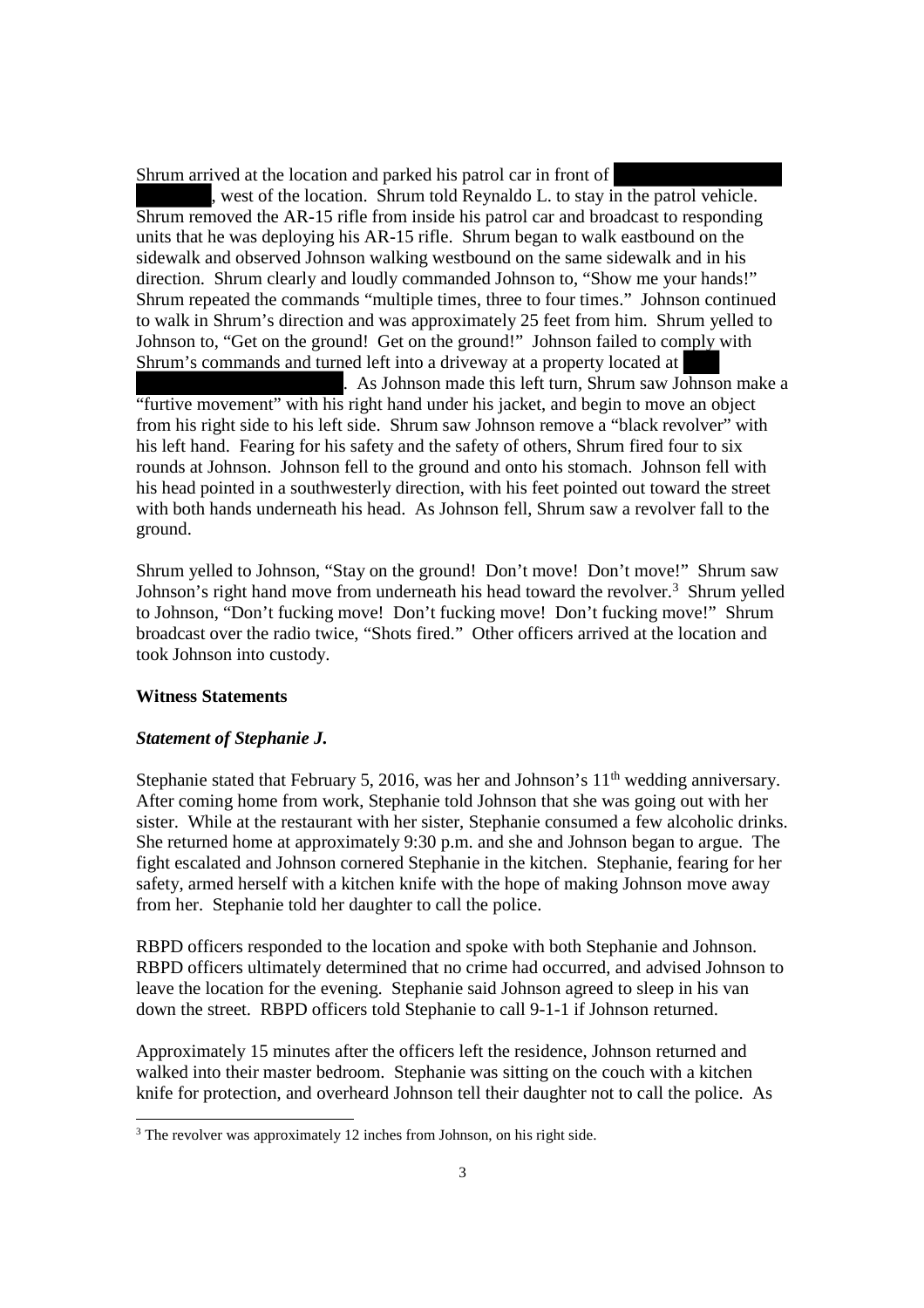Johnson exited the room, Stephanie saw him adjust what appeared to be a gun that they kept in their home. Johnson told Stephanie, "I ought to shoot you." Stephanie called 9-1-1 to notify them that Johnson returned and was now armed with a gun.<sup>4</sup> Stephanie saw Johnson remove the gun from the right side of his body and place it into the right side of the black "bomber jacket" that he was wearing. Shortly after Johnson left, Stephanie heard approximately four shots outside of their residence.

#### *Statement of Reynaldo L.*

On February 5, 2016, Reynaldo L., a former police officer with the Manhattan Beach Police Department, was conducting a ride along with Shrum. Reynaldo L. stated that he responded to the Johnson residence with Shrum. During this initial contact, he remained near the police vehicles and did not hear any of the statements about the family disturbance.

Later that same evening, at approximately 11:36 p.m., Shrum was dispatched to the same residence at . Reynaldo L. overheard comments of the call over the radio that involved a gun.

Shrum arrived at the location and parked west of the residence. As Reynaldo L. exited the vehicle, he saw Shrum take the patrol rifle from the rack located inside the vehicle. Reynaldo L. exited and stood next to the passenger side door. After exiting, Shrum began to walk eastbound, in the direction of the location. Reynaldo L. saw Shrum begin to shoulder the rifle while walking, and saw Johnson walking westbound in Shrum's direction.

Reynaldo L. heard Shrum yell to Johnson, "Stop!" two to three times, however, Johnson continued to walk in Shrum's direction. Reynaldo L. saw Johnson initially raise his hands up above his head, but then saw Johnson make a left turn onto the driveway of . Johnson's right hand came down toward his front right pocket. Reynaldo L. saw Johnson pull a small black revolver out of his pocket and hold it at his belt line. Reynaldo L. saw Shrum fire four to five rounds from his rifle and saw Johnson and the gun fall to the ground.<sup>5</sup>

#### *Statement of Kermit Johnson*

Johnson was read his Miranda rights, which he stated he understood and waived. Johnson stated that February 5, 2016, was his  $11<sup>th</sup>$  wedding anniversary with his wife Stephanie. Stephanie called him earlier that afternoon and told him that she was going out with her sister after work. Johnson stated that he was upset that Stephanie decided to spend their anniversary with her sister, but said he and Stephanie had not been getting

<sup>4</sup> Stephanie told investigators that she believed Johnson armed himself with a gun due to the fact that he was going to be sleeping outside in his van. She further stated that Johnson did not threaten her with the gun.

 $5$  Reynaldo L. told investigators that he had a clear and unobstructed view and was approximately 30-35 feet from Johnson at the time of the incident.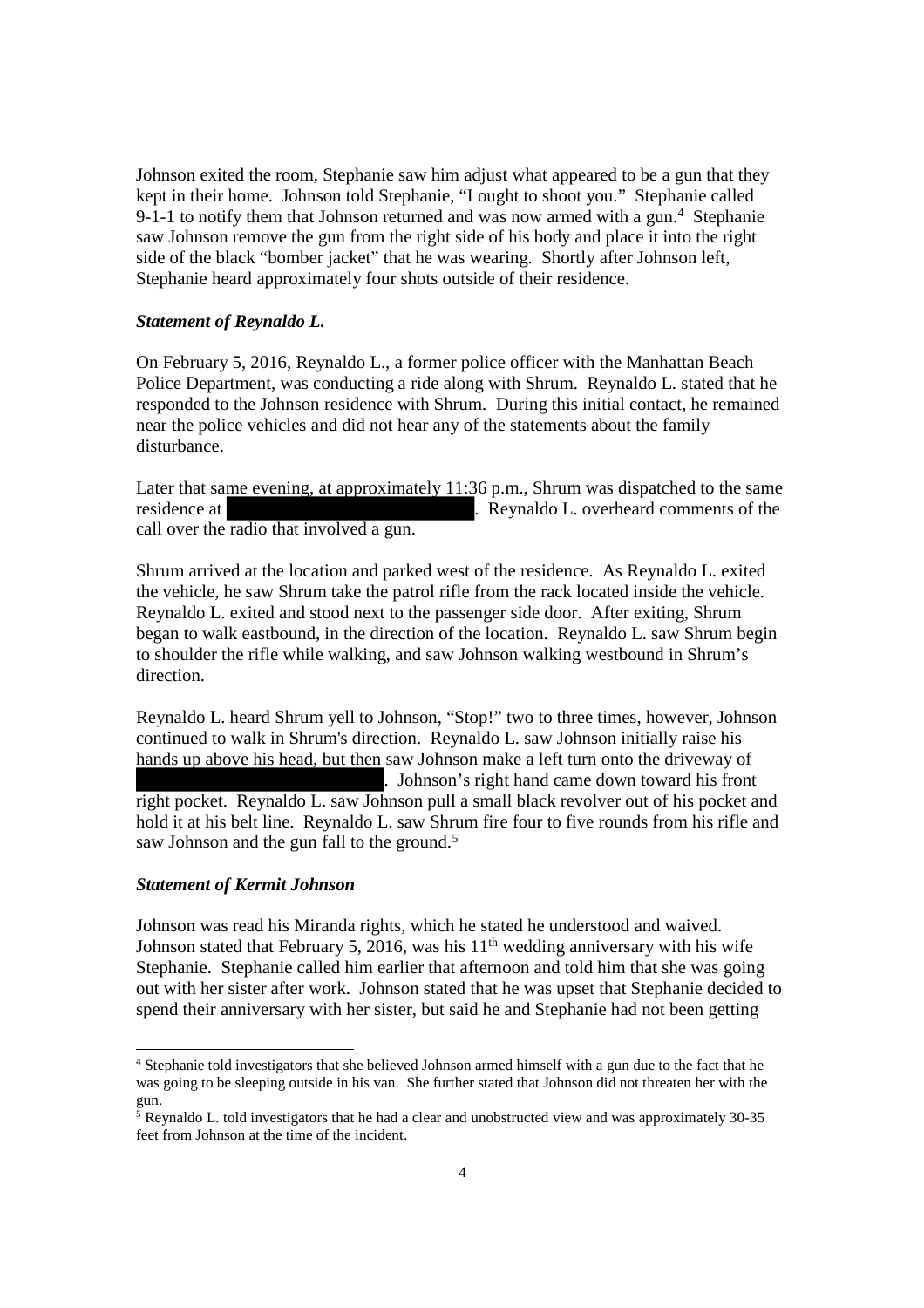along for the past couple of weeks. Johnson stated that Stephanie came home at approximately 3:30 p.m., but he did not speak to her and she left shortly after to go out with her sister. Stephanie came home at approximately 10:30 p.m. Johnson was in their bedroom watching television, while their children were in the living room watching television. Johnson stated that he could tell Stephanie had been drinking and was "talking trash." Johnson tried to ignore her but she would not stop talking to him.

Johnson stated that while Stephanie was out with her sister, he had begun to pack his clothes to leave. He said they had not been getting along and figured their relationship was over. When Stephanie came home, Johnson and Stephanie began to argue and the fighting got really loud and physical.<sup>6</sup> They soon ended up in the kitchen and Stephanie pulled a knife on him. Johnson stated he did not know how Stephanie got the knife, but she had it. Johnson stated he told Stephanie to stab him. The police arrived and asked him and Stephanie if they had been fighting and whether there was any physical violence, which they both denied. Johnson agreed to leave the residence for the night but was not able to drive as he was intoxicated.<sup>7</sup> Johnson said that he would sleep in his van that was parked on the street.

Johnson went to his van and decided he needed protection as he would be sleeping outside on the street. Johnson went back into his residence and into his bedroom to retrieve his handgun. His daughters were inside the bedroom and Johnson told his daughter, Megan, that if she called the police on him again, Megan would have problems. Stephanie began to yell at him, asking what it was he was saying to his daughters. Johnson and Stephanie began arguing in the hallway. Johnson said his handgun was inside his front waistband and was falling down his pants while they were arguing. Johnson said he retrieved his handgun from his waistband and placed it inside his right pants pocket. Stephanie was on the phone with the police while telling him to leave. Johnson left shortly after.

Johnson exited the residence and began walking westbound on the south side of Manhattan Beach Boulevard. Johnson was contacted by Shrum, who was armed with a rifle. Johnson stated Shrum yelled for him to stop, but he made the mistake of continuing to walk toward Shrum. Johnson stated he was nervous, intoxicated and was not thinking straight at the time. Johnson knew he had a handgun in his pocket and did not want to be shot. Johnson reached down with his right hand toward his handgun and then turned to his left, away from Shrum. Shrum fired at him when he reached for the handgun. Johnson immediately went to the ground and put his hands out to his sides. After several shots were fired at Johnson, he felt a burning sensation to his left pinky. Johnson was taken into custody, handcuffed, and transported to the hospital for the injuries he sustained.

Johnson told investigators his intentions were not to have a shoot-out with police and he was not trying to induce suicide by cop. Johnson further stated that he did not know why

<sup>6</sup> Johnson stated he physically restrained Stephanie using both his hands, but did not hit or push her. <sup>7</sup> Officers knew that Johnson had been drinking and administered a PAS test to obtain his blood alcohol content. Johnson blew a .19% BAC, which is over twice the legal limit to drive.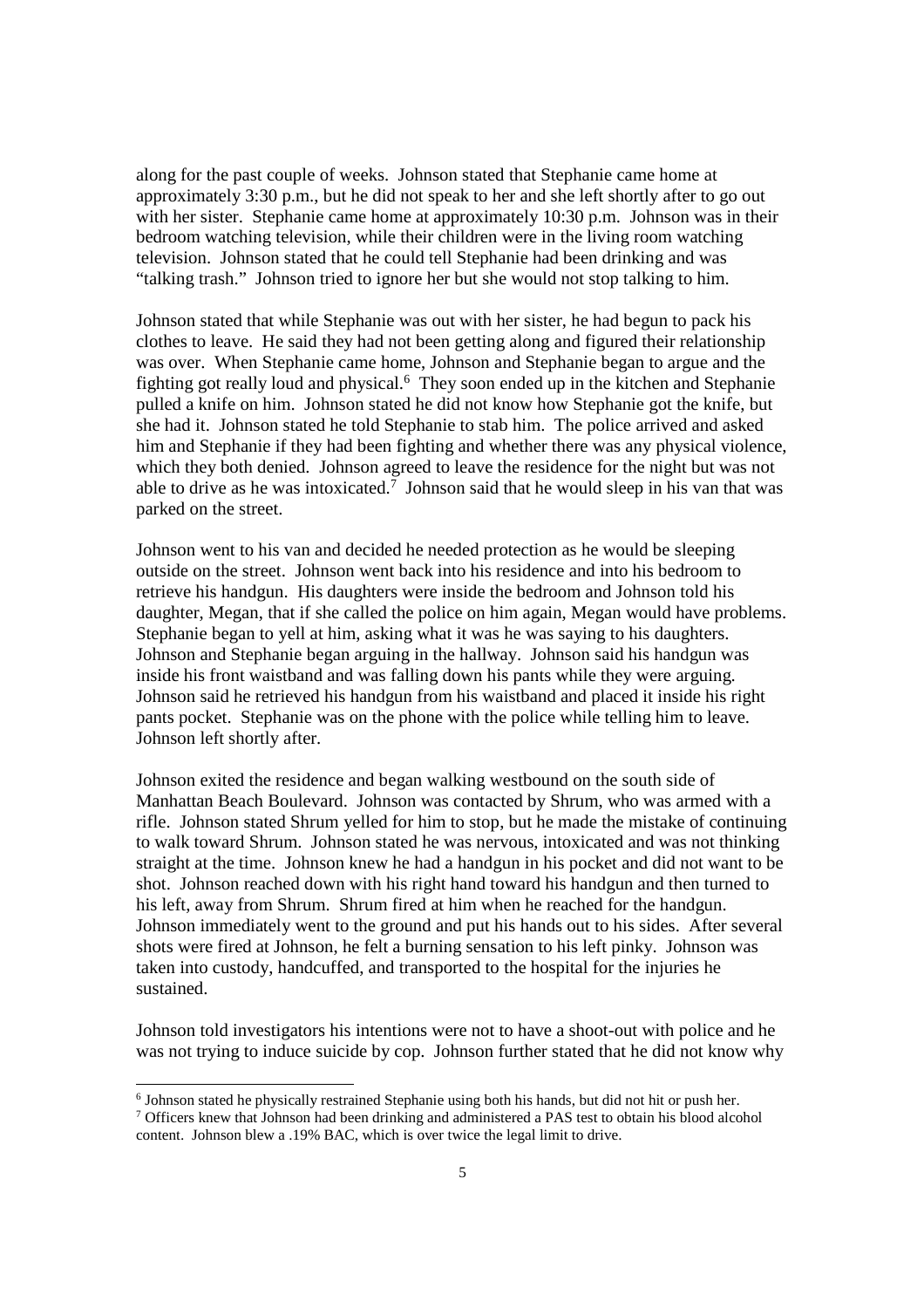he reached for his handgun and does not remember pulling it out from his waistband, but he may have pulled it out to discard it.

Johnson suffered a gunshot wound and open nondisplaced fracture of the distal phalanx of his left little finger.

Approximately 15 minutes prior to the shooting, Johnson's blood alcohol concentration was .19%. At 2:50 a.m., almost three hours after the shooting, a sample of Johnson's blood taken at the hospital revealed that his blood alcohol concentration was .15%.

Johnson was charged and convicted in Superior Court case YA093725 of Penal Code section 29800  $(A)(1)$ , possession of firearm by a felon. Johnson was sentenced to three years of formal probation.<sup>8</sup>

## **Firearms**

Johnson was armed with a "Rossi," .38 special revolver containing five live cartridges. The revolver was recovered from the ground near Johnson's right armpit.

Shrum was armed with a department issued Colt AR-15, .223 caliber rifle.





.38 special revolver recovered near Johnson at the time of his arrest.

## **LEGAL ANALYSIS**

California law permits the use of deadly force in self-defense or in the defense of others, if it reasonably appears to the person claiming the right of self-defense or the defense of others that he actually and reasonably believed that he or others were in imminent danger of great bodily injury or death. Penal Code § 197; *People v. Randle* (2005) 35 Cal.4th 987, 994 (overruled on another ground in *People v. Chun* (2009) 45 Cal.4<sup>th</sup> 1172, 1201); *People v. Humphrey* (1996) 13 Cal.4th 1073, 1082; *see also,* CALCRIM No. 505.

In protecting himself or another, a person may use all the force which he believes reasonably necessary and which would appear to a reasonable person, in the same or similar